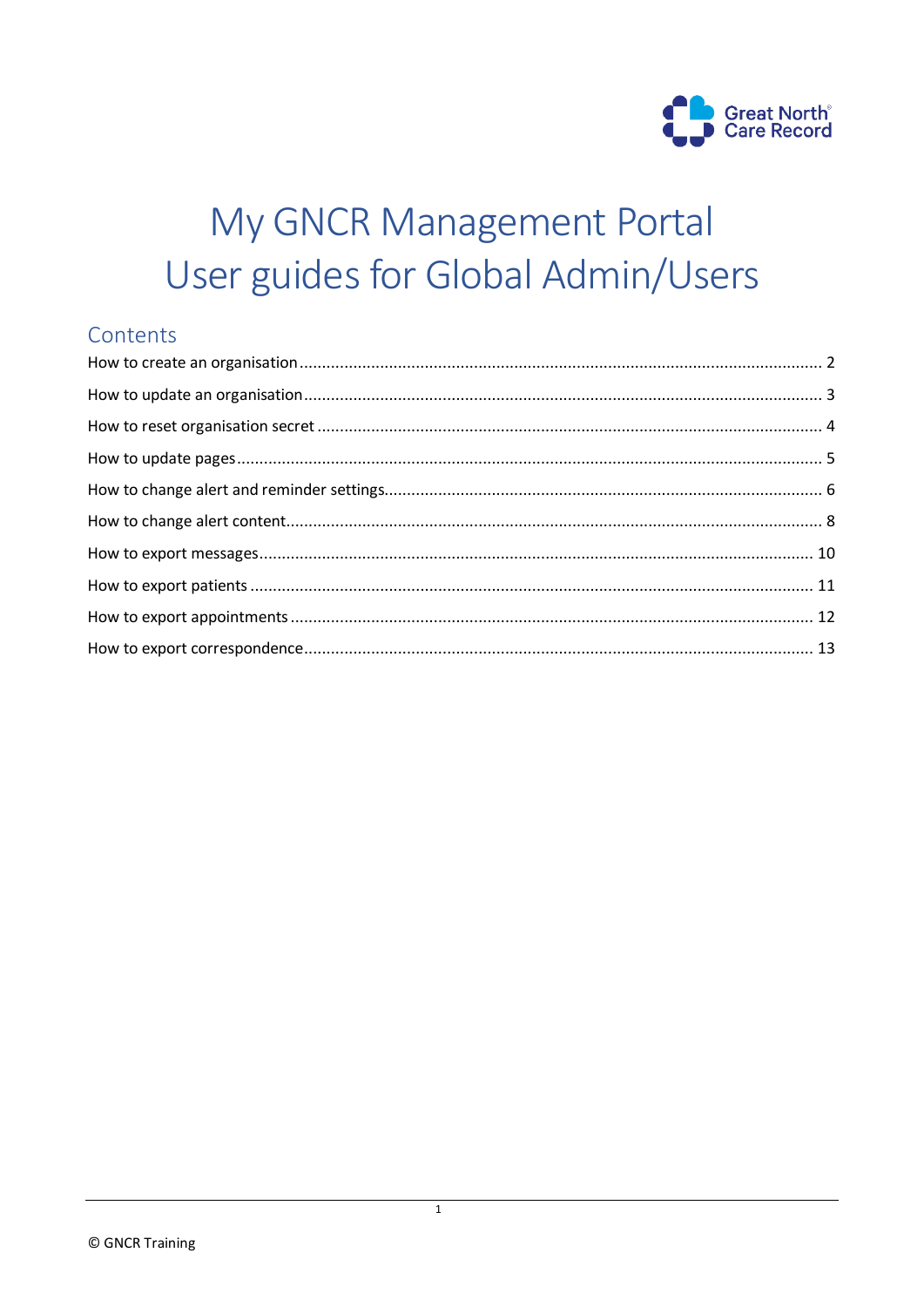

# <span id="page-1-0"></span>How to create an organisation

### **Scenario**

This guide shows how to create an Organisation in the My GNCR Management Portal.

Organisations can be created by users with the role **Global Administrator**.

Before starting, you will require details from GOV.UK Notify at <https://www.notifications.service.gov.uk/>

The **Notify API Key** and **Notify API template ID** will be required during the set up process.

#### **Create an Organisation**

#### 1. Select the **'Accounts'** menu and then select **'Organisations'**

| PEP Management Portal |                                           | Accounts ▼ Appointments Correspondence Messages Data ▼ Settings / Content ▼ | Account Logout |  |
|-----------------------|-------------------------------------------|-----------------------------------------------------------------------------|----------------|--|
| Dashboard             | <b>Users</b><br>Organisations<br>Patients | Welcome to the Management Portal for PEP.                                   |                |  |
|                       |                                           |                                                                             |                |  |

- 2. Click **'Add'** Add
- 3. Enter the **Organisation ID**. For most Organisations this will be their ODS code.
- 4. Enter the **Organisation Name** and the **Organisations Telephone Number**
- 5. Enter the Gov.uk Notify **API Key** and the Gov.uk Notify API **Template Id**
- 6. **Complete** all other required details
- 7. Click **'Submit'**, a confirmation message will display



**Take note of the secret as it will not display again**



Submit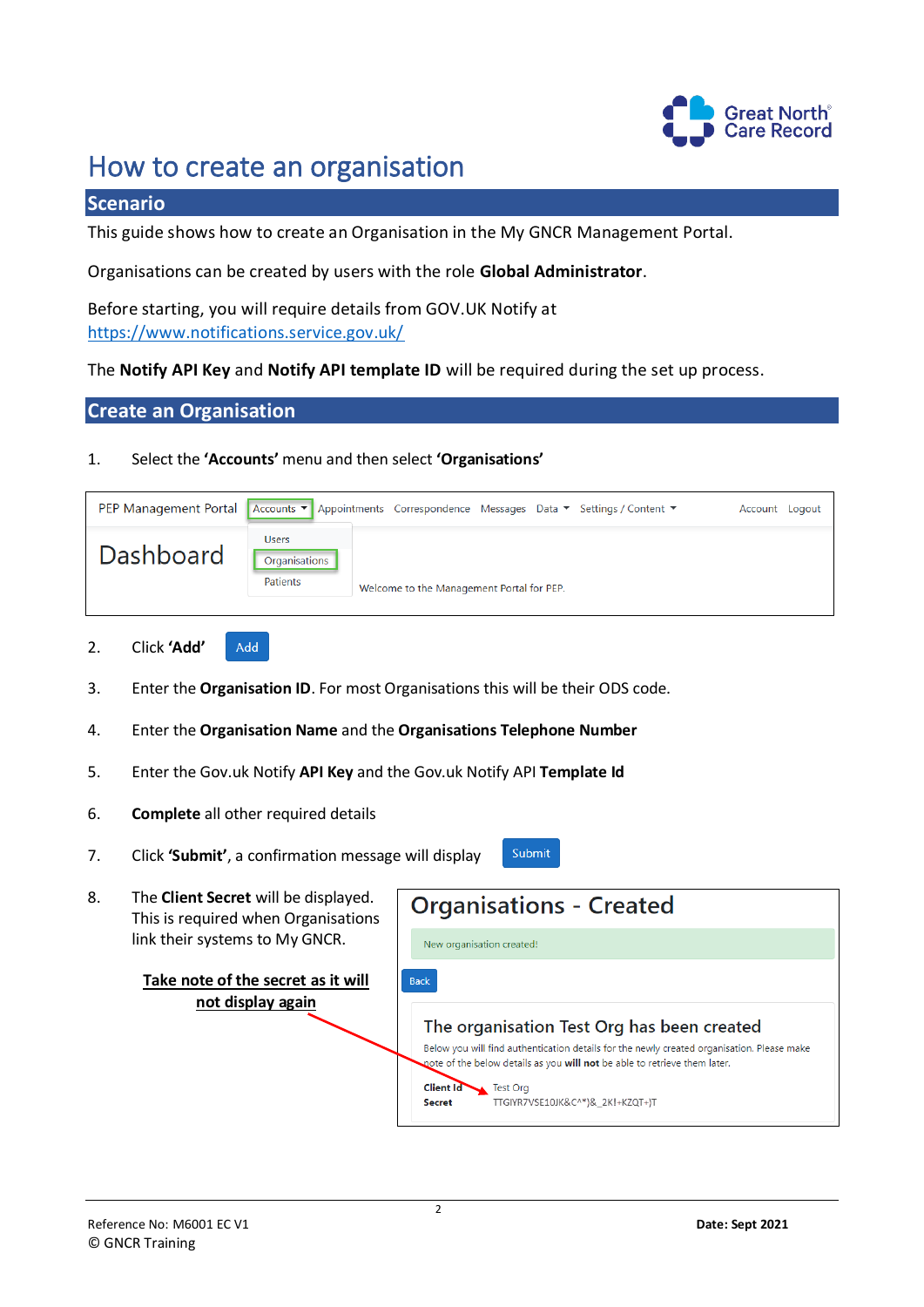

# <span id="page-2-0"></span>How to update an organisation

# **Scenario**

This guide shows how to update an Organisation in the My GNCR Management Portal.

Organisations can be updated by users with the role **Global Administrator**.

# **Update an Organisation**

#### 1. Select the 'Accounts' menu and then select 'Organisations'

| <b>PEP Management Portal</b>          | Accounts ▼ Appointments Correspondence Messages Data ▼ Settings / Content ▼ | Account Logout |
|---------------------------------------|-----------------------------------------------------------------------------|----------------|
| <b>Users</b><br>Dashboard<br>Patients | Organisations<br>Welcome to the Management Portal for PEP.                  |                |

#### 2. Locate the Organisation you wish to change and click **'Edit'**

|                        | PEP Management Portal Accounts ▼ Appointments Correspondence Messages Data ▼ Settings / Content ▼ | Account Logout |
|------------------------|---------------------------------------------------------------------------------------------------|----------------|
| <b>Organisations</b>   |                                                                                                   |                |
|                        |                                                                                                   | Add            |
| <b>Organisation Id</b> | <b>Organisation Name</b>                                                                          |                |
| <b>ENIGMA</b>          | <b>ENIGMA</b>                                                                                     | Edit - Reset   |
| <b>RTD</b>             | Newcastle upon Tyne Hospitals                                                                     | Edit - Reset   |

- 3. **Make** the changes as required
- 4. Click **'Submit'**, a confirmation message will display



Organisation updated!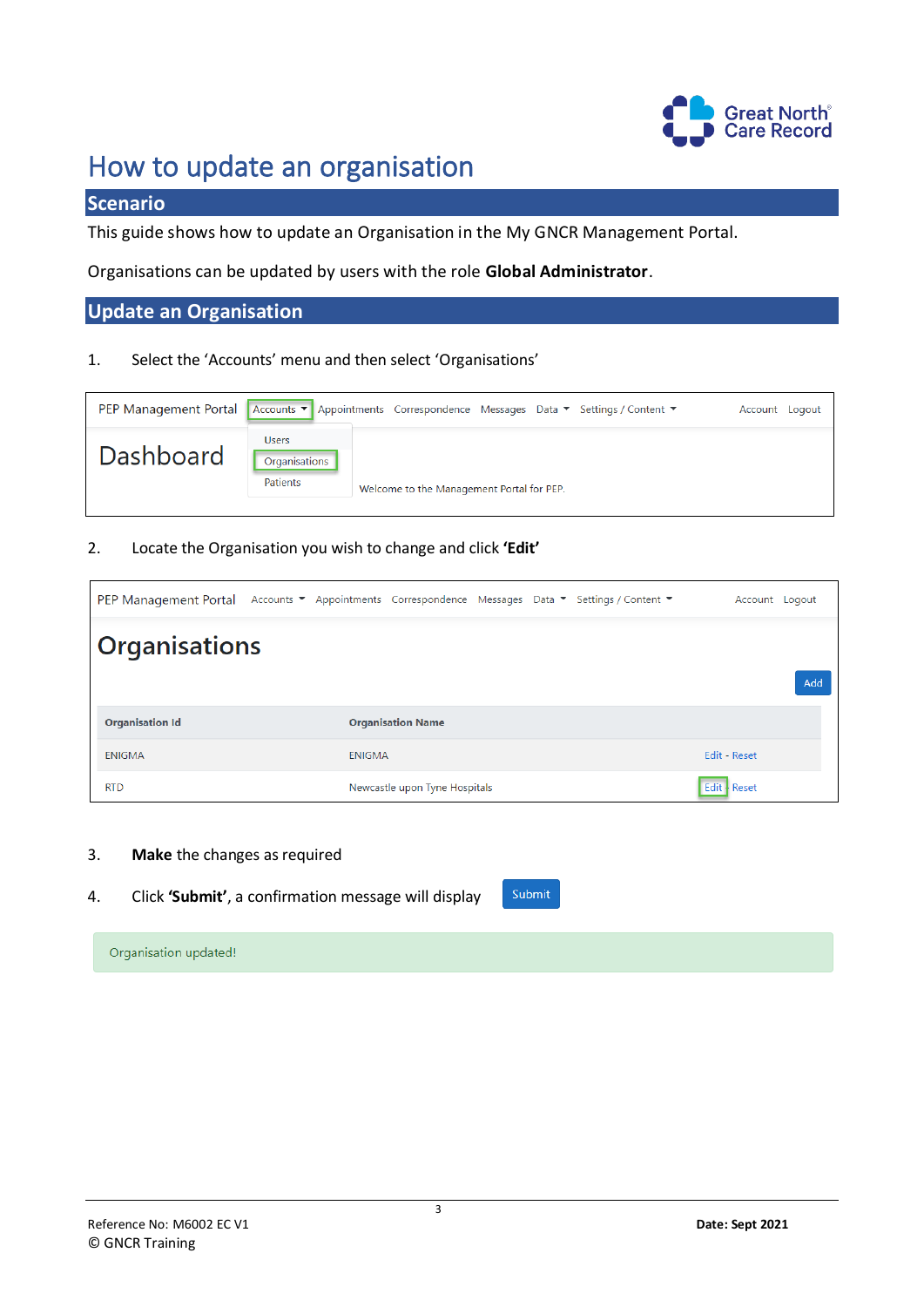

# <span id="page-3-0"></span>How to reset organisation secret

### **Scenario**

This guide shows how to reset an Organisation Secret in the My GNCR Management Portal.

The Organisation secret is used for authentication when source systems feed data into My GNCR.

Warning: Resetting an organisation secret will impact the data feed going from the organisation to My GNCR. Only use this function in consultation with the organisations technical development leads.

**ENIGMA** 

Newcastle upon Tyne Hospitals

### **Reset Secret**

1. Select the 'Accounts' menu and then select 'Organisations'

|                          | PEP Management Portal | Accounts $\blacktriangledown$<br>Appointments Cor          |  |
|--------------------------|-----------------------|------------------------------------------------------------|--|
|                          | <b>Dashboard</b>      | Users<br>Organisations<br>Patients<br>Welcome <sup>®</sup> |  |
| <b>Organisation Name</b> |                       |                                                            |  |

Edit - Reset

Edit Reset

- 2. Locate the Organisation you wish to change and click **'Reset'**
- 3. A warning screen will display. If you wish to proceed click **'Reset'**



4. A confirmation message and the new secret will display

> **Take note of the secret as it will not display again**

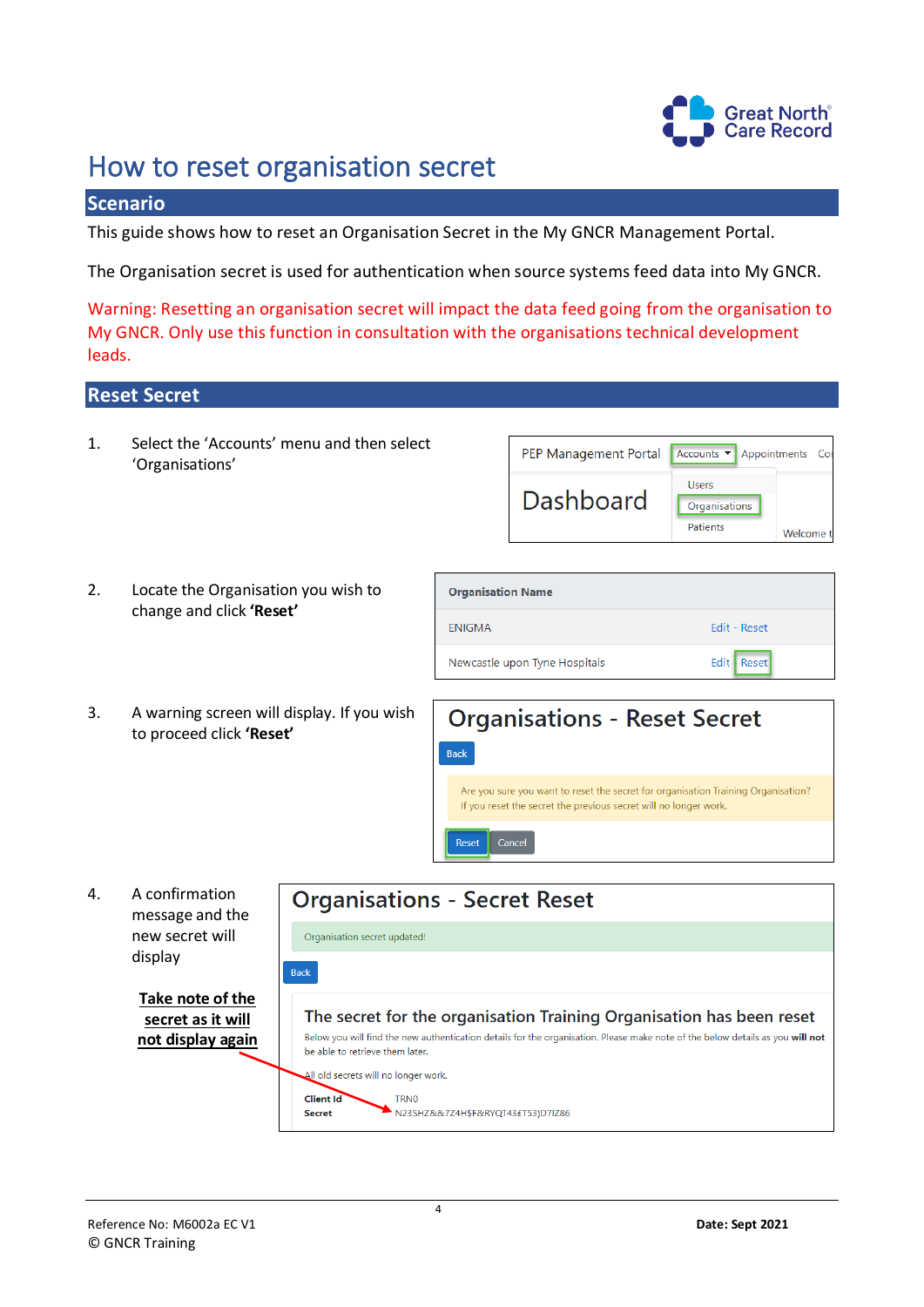

# <span id="page-4-0"></span>How to update pages

# **Scenario**

This guide explains how to update the Static Pages in the My GNCR App using the Management Portal. This function is available to Global Administrators/Users.

# **Instruction**

1. Select the 'Settings/Content' menu and then select 'Pages'

|           | PEP Management Portal Accounts ▼ Appointments Correspondence Messages Data ▼ Settings / Content ▼ |                                    |
|-----------|---------------------------------------------------------------------------------------------------|------------------------------------|
| Dashboard | Welcome to the Management Portal for PEP.                                                         | Pages<br>Settings<br>Alert Content |
|           |                                                                                                   | Logs                               |

2. Locate the page you wish to change and click **'Edit'**

|    |                                   | Pages                                                                                                                                     |                                                                                                                                                     |                                                                                                                                                                                         |      |
|----|-----------------------------------|-------------------------------------------------------------------------------------------------------------------------------------------|-----------------------------------------------------------------------------------------------------------------------------------------------------|-----------------------------------------------------------------------------------------------------------------------------------------------------------------------------------------|------|
|    |                                   |                                                                                                                                           | <b>HandIde</b>                                                                                                                                      | <b>Meta Title</b>                                                                                                                                                                       |      |
|    |                                   | $\Box$                                                                                                                                    | appointment-information                                                                                                                             | Appointment Information                                                                                                                                                                 | Edit |
|    |                                   | $\Box$                                                                                                                                    | cookie-policy                                                                                                                                       | Cookie Policy                                                                                                                                                                           | Edit |
|    |                                   | $\Box$<br>P                                                                                                                               | share-data                                                                                                                                          | Share Data for Research                                                                                                                                                                 | Edit |
| 3. | <b>Edit the</b><br>information as | □                                                                                                                                         | go-paperless-information                                                                                                                            | Go Paperless Information                                                                                                                                                                | Edit |
|    | desired                           | Ba<br>$\Box$<br>н                                                                                                                         | privacy-policy                                                                                                                                      | <b>Privacy Policy</b>                                                                                                                                                                   | Edit |
|    |                                   | cookie-policy<br>MetaTitle<br><b>Cookie Policy</b><br>MetaDescription<br>Content<br><b>Cookie Policy</b><br>Cookies<br>How we use cookies | Find out more about our Cookie Policy.<br>as providing services and functionality<br>OMOD made accelled to stational concernation of a the KITO and | Cookies are small text files placed on your computer, or smartphone, by websites that you visit. They are widely used in order to make websites work, or work more efficiently, as well |      |
| 4. | Click 'Submit'                    | Submit                                                                                                                                    |                                                                                                                                                     |                                                                                                                                                                                         |      |

5. A confirmation message will display:

Page was successfully updated.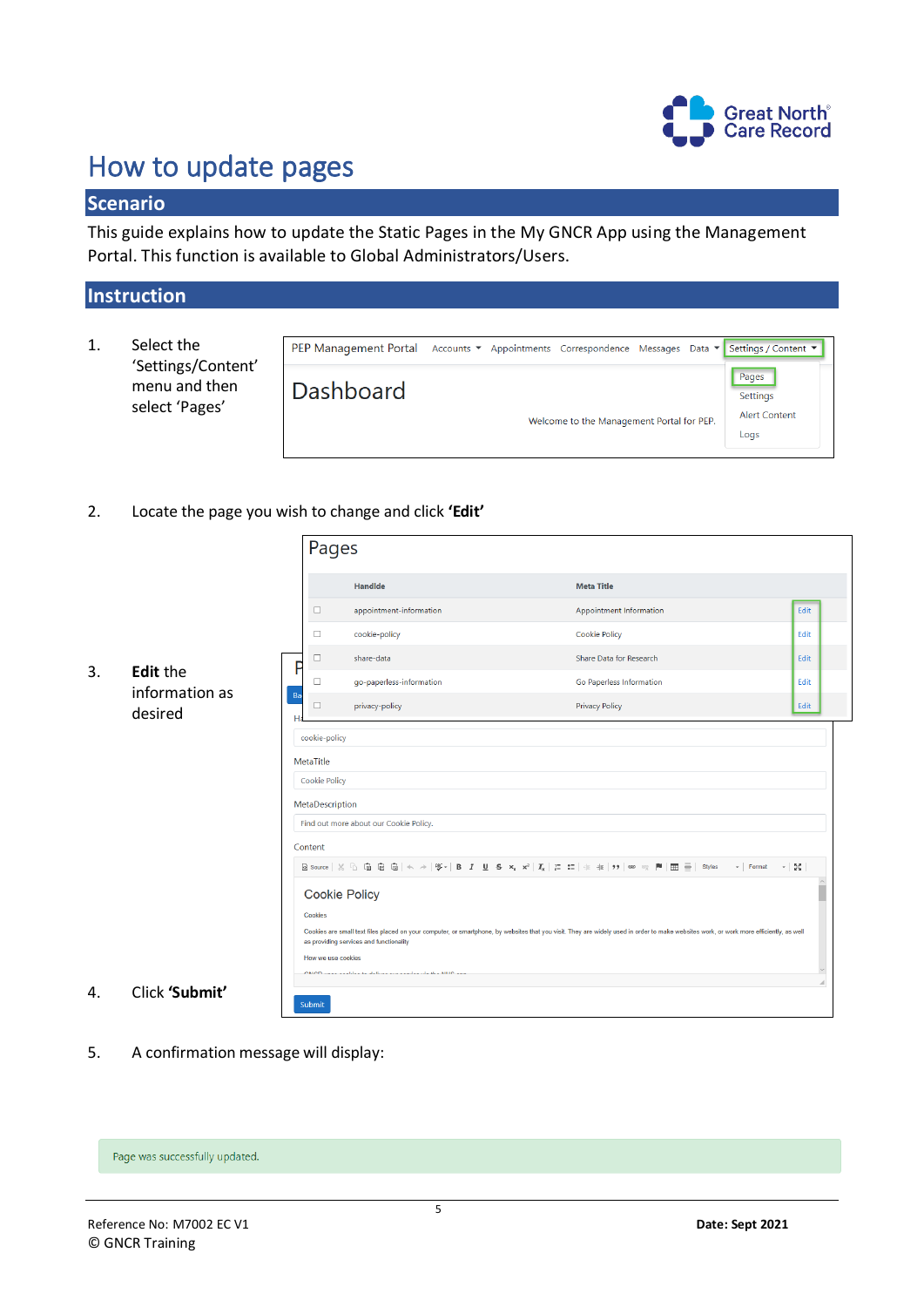

Settings / Content ▼

Pages Settings **Alert Content** 

Data  $\sim$ 

for PEP.

# <span id="page-5-0"></span>How to change alert and reminder settings

# **Scenario**

This guide shows how to update the Global settings in the My GNCR Management Portal.

Users with a 'Global' access level can edit all of the settings.

#### **Instructions**

- 1. Select the 'Settings/Content' menu and then Settings
- 2. The settings page will be displayed. The following settings can be changed for Appointments. The values should be set in hours.

| New Appointment First Follow Up Timeout | The time that the first alert will be sent out for the New  |
|-----------------------------------------|-------------------------------------------------------------|
|                                         | Appointment alert.                                          |
|                                         |                                                             |
| New Appointment Second Follow Up        | The time that the second alert will be sent out for the New |
| Timeout                                 | Appointment alert.                                          |
| New Appointment Third Follow Up         | The time that the 'Not RSVPed' or 'Not Read' message will   |
| Timeout                                 | be returned to the trust.                                   |
| Appointment Changed First Follow Up     | The time that the first alert will be sent out for the      |
| Timeout                                 | Appointment Changed alert.                                  |
| Appointment Changed Second Follow Up    | The time that the second alert will be sent out for the     |
| Timeout                                 | Appointment Changed alert.                                  |
| Appointment Changed Third Follow Up     | The time that the 'Not RSVPed' or 'Not Read' message will   |
| Timeout                                 | be returned to the trust.                                   |
| Appointment Cancelled First Follow Up   | The time that the first alert will be sent out for the      |
| Timeout                                 | Appointment Cancelled alert.                                |
| Appointment Cancelled Second Follow Up  | The time that the second alert will be sent out for the     |
| Timeout                                 | Appointment Cancelled alert.                                |
| Appointment Cancelled Third Follow Up   | The time that the 'Not RSVPed' or 'Not Read' message will   |
| Timeout                                 | be returned to the trust.                                   |
| Appointment Reminder First Follow Up    | The time that the first alert will be sent out for the      |
| Timeout                                 | Appointment Reminder alert.                                 |
| Appointment Reminder Second Follow Up   | The time that the second alert will be sent out for the     |
| Timeout                                 | Appointment Reminder alert.                                 |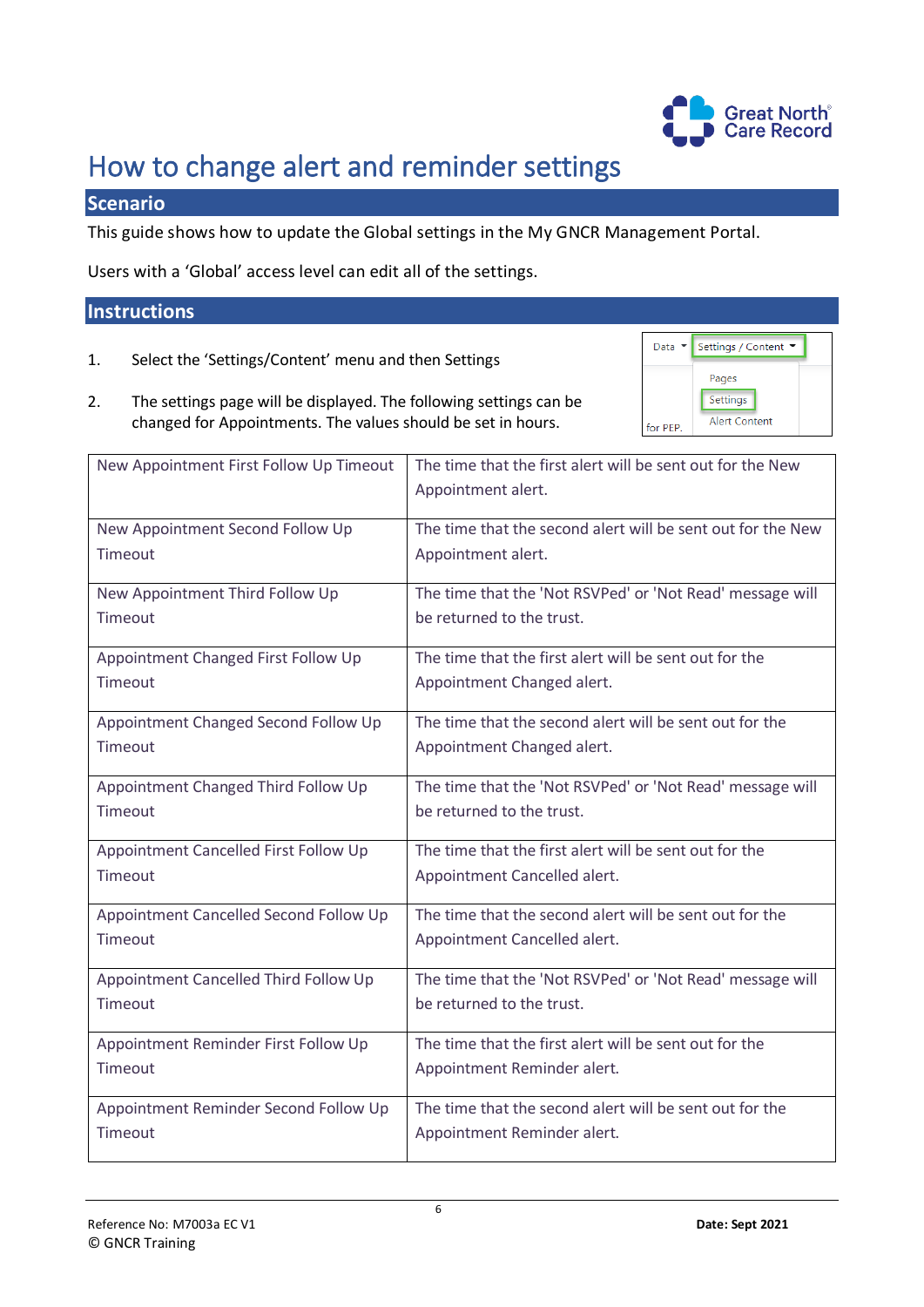### 3. The following settings can be changed for correspondence. The values should be set in hours.

| Correspondence Source Document File    | The time that a document is held on the system. This value  |
|----------------------------------------|-------------------------------------------------------------|
| <b>Expiry</b>                          | should be in days.                                          |
| New Correspondence First Follow Up     | The time that the first alert will be sent out for the New  |
| Timeout                                | Correspondence alert.                                       |
| New Correspondence Second Follow Up    | The time that the second alert will be sent out for the New |
| <b>Timeout</b>                         | Correspondence alert.                                       |
| New Correspondence Third Follow Up     | The time that the 'Not RSVPed' or 'Not Read' message will   |
| Timeout                                | be returned to the trust.                                   |
| Correspondence Updated First Follow Up | The time that the first alert will be sent out for the      |
| Timeout                                | Correspondence Updated alert.                               |
| Correspondence Updated Second Follow   | The time that the second alert will be sent out for the     |
| Up Timeout                             | Correspondence Updated alert.                               |
| Correspondence Updated Third Follow Up | The time that the 'Not RSVPed' or 'Not Read' message will   |
| <b>Timeout</b>                         | be returned to the trust.                                   |

#### 4. To following setting are set at a global level and can only be changed by users with a Global access level:

| Digital Only Timeout            | This sets the interval of how often the Digital Only setting resets for<br>patients. The value should be in days. NOTE: Changing this setting<br>will not affect any current patients Digital Only Timeouts. |
|---------------------------------|--------------------------------------------------------------------------------------------------------------------------------------------------------------------------------------------------------------|
| Deceased Patient Silence Period | This sets the silence period for a deceased patient. This value<br>represents how long the cleanup process should be delayed when a<br>patient is marked as deceased. This value should be in days.          |
| <b>Global Organisation</b>      | A Global Organisation Identifier that will be used when an<br>Organisation Id cannot be obtained from an appointment or<br>correspondence.                                                                   |

### 5. To save any changes click **'Save'**

### 6. A confirmation message will display:

The Settings were successfully updated.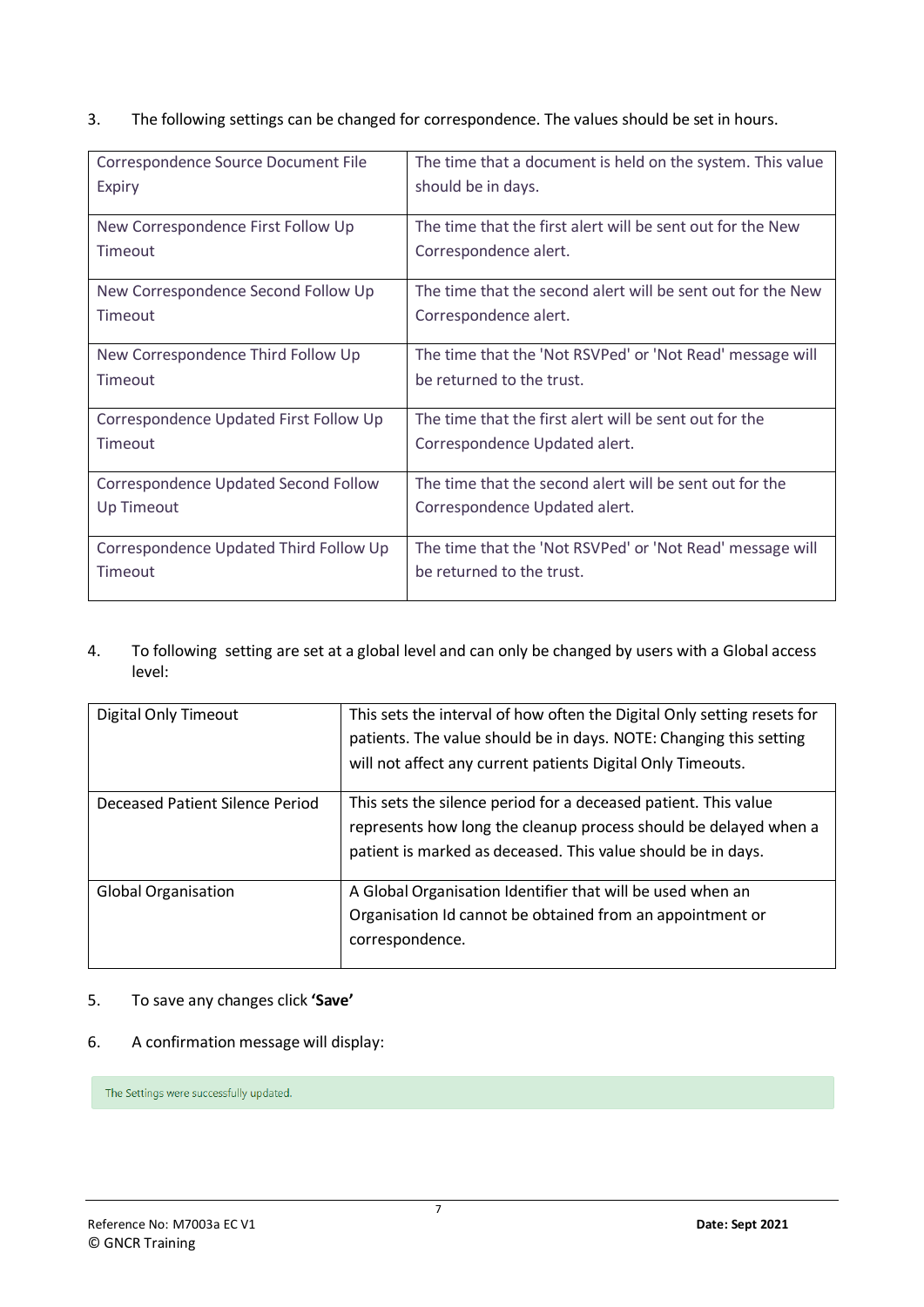

# <span id="page-7-0"></span>How to change alert content

# **Scenario**

This guide shows how to update Alert Content in the My GNCR Management Portal. Alert Content is what is sent to the patient as standard alerts and reminders.

Users with a 'Global' access level can edit Alert Content.

### **Instructions**

#### 1. Select the 'Settings/Content' menu and then Alert Content

| PEP Management Portal Accounts ▼ Appointments Correspondence Messages Data ▼ Settings / Content ▼ |                                           |  |                             | Emma Conroy |
|---------------------------------------------------------------------------------------------------|-------------------------------------------|--|-----------------------------|-------------|
| Dashboard                                                                                         |                                           |  | Pages<br>Settings           |             |
|                                                                                                   | Welcome to the Management Portal for PEP. |  | <b>Alert Content</b><br>ome |             |

#### 2. From the Alert Content page select **'Edit'** next to the alert you wish to update

| <b>Type</b>                   |      |
|-------------------------------|------|
| Appointment Reminder          | Edit |
| Cancelled Appointment         | Edit |
| Changed Appointment           | Edit |
| New Appointment               | Edit |
| New Correspondence            | Edit |
| Paperless Opt-Out Expiry      | Edit |
| Retracted Correspondence      | Edit |
| <b>Updated Correspondence</b> | Edit |

3. At the top of the section the available Mark-up tags are shown:

| <b>Alert Content - Edit</b>                                                                                                                                                                                                                                                                                                                                                                                                                                                                                                                                                                                                                     |  |
|-------------------------------------------------------------------------------------------------------------------------------------------------------------------------------------------------------------------------------------------------------------------------------------------------------------------------------------------------------------------------------------------------------------------------------------------------------------------------------------------------------------------------------------------------------------------------------------------------------------------------------------------------|--|
| <b>Back</b>                                                                                                                                                                                                                                                                                                                                                                                                                                                                                                                                                                                                                                     |  |
| To allow the messages to contain information specific for that appointment / correspondence / patient, mark-up tags can be incorporated that will then<br>be replaced in the actual message with data from that specific appointment / correspondence / patient. These include:<br>Appointment Mark-up tags: {APP-TITLE}, {APP-DATE}, {APP-DATE-SMART}, {APP-TIME}, {APP-SITE}, {APP-LOCATION}, {APP-LIST-LINK}, {APP-DETAIL-<br>LINK }<br>Correspondence Mark-up tags: {CI-TITLE}, {CI-DATE}, {CI-TIME}, {CI-TELEPHONE}, {CI-DOCUMENT-TITLE}, {CI-LIST-LINK}, {CI-DETAIL-LINK}<br>Patient Mark-up tags: {PREFERENCE-LINK}, {DIGITAL-ONLY-DAYS} |  |

4. Set the message text for the In App message. A preview is shown below: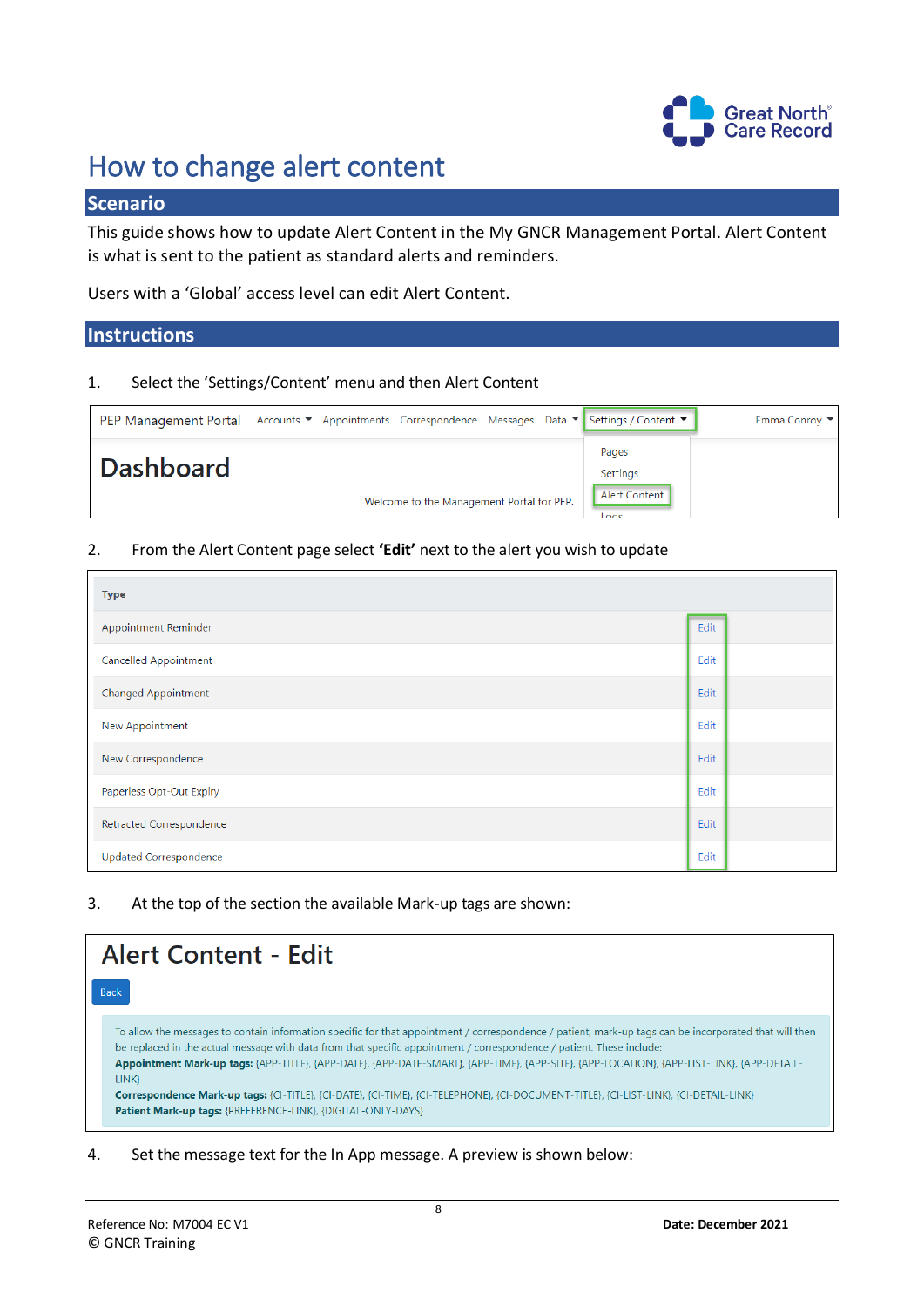| <b>Type: Appointment Reminder</b>                                                                                                                                                                       |                                              |
|---------------------------------------------------------------------------------------------------------------------------------------------------------------------------------------------------------|----------------------------------------------|
| In-App Text                                                                                                                                                                                             |                                              |
| This text can contain Markdown links. If you are going to add links to the content please make sure that they are formatted as Markdown links.<br><b>Example:</b> [Click Here](https://www.example.com) |                                              |
| REMINDER! You have an appointment {APP-DATE-SMART} {APP-TIME} at {APP-LOCATION}. If you can no longer make this appointment or have any<br>queries please let us know.                                  | Type your message<br>here using text/mark-up |
| REMINDER! You have an appointment Tomorrow 12:30 at Haematology Outpatient Dept. If you can no longer make this appointment or have any queries<br>please let us know.                                  |                                              |
| Current Length: 142<br>Max Length: 5000                                                                                                                                                                 | A preview is shown<br>here                   |

### 5. Set the message text for SMS. A preview to shown below:

| <b>Sms Text</b>                                                                                                                                                        |                         |
|------------------------------------------------------------------------------------------------------------------------------------------------------------------------|-------------------------|
| REMINDER! You have an appointment {APP-DATE-SMART} {APP-TIME} at {APP-LOCATION}. If you can no longer make this appointment or have any                                | Type your message       |
| queries please let us know.                                                                                                                                            | here using text/mark-up |
| REMINDER! You have an appointment Tomorrow 12:30 at Haematology Outpatient Dept. If you can no longer make this appointment or have any queries<br>please let us know. |                         |
| Current Length: 128                                                                                                                                                    | A preview is shown      |
| Max Length: 1000                                                                                                                                                       | here                    |

#### 6. Set the message text for email. A preview is shown below:

| <b>Email Text</b>                                                                                                                                                      |                         |
|------------------------------------------------------------------------------------------------------------------------------------------------------------------------|-------------------------|
| REMINDER! You have an appointment {APP-DATE-SMART} {APP-TIME} at {APP-LOCATION}. If you can no longer make this appointment or have any                                | Type your message       |
| queries please let us know.                                                                                                                                            | here using text/mark-up |
| REMINDER! You have an appointment Tomorrow 12:30 at Haematology Outpatient Dept. If you can no longer make this appointment or have any queries<br>please let us know. |                         |
| Current Length: 128                                                                                                                                                    | A preview is shown      |
| Max Length: 1000                                                                                                                                                       | here                    |

### 7. Once complete, click **Submit**

#### 8. A confirmation message will display:

Alert Content was successfully updated.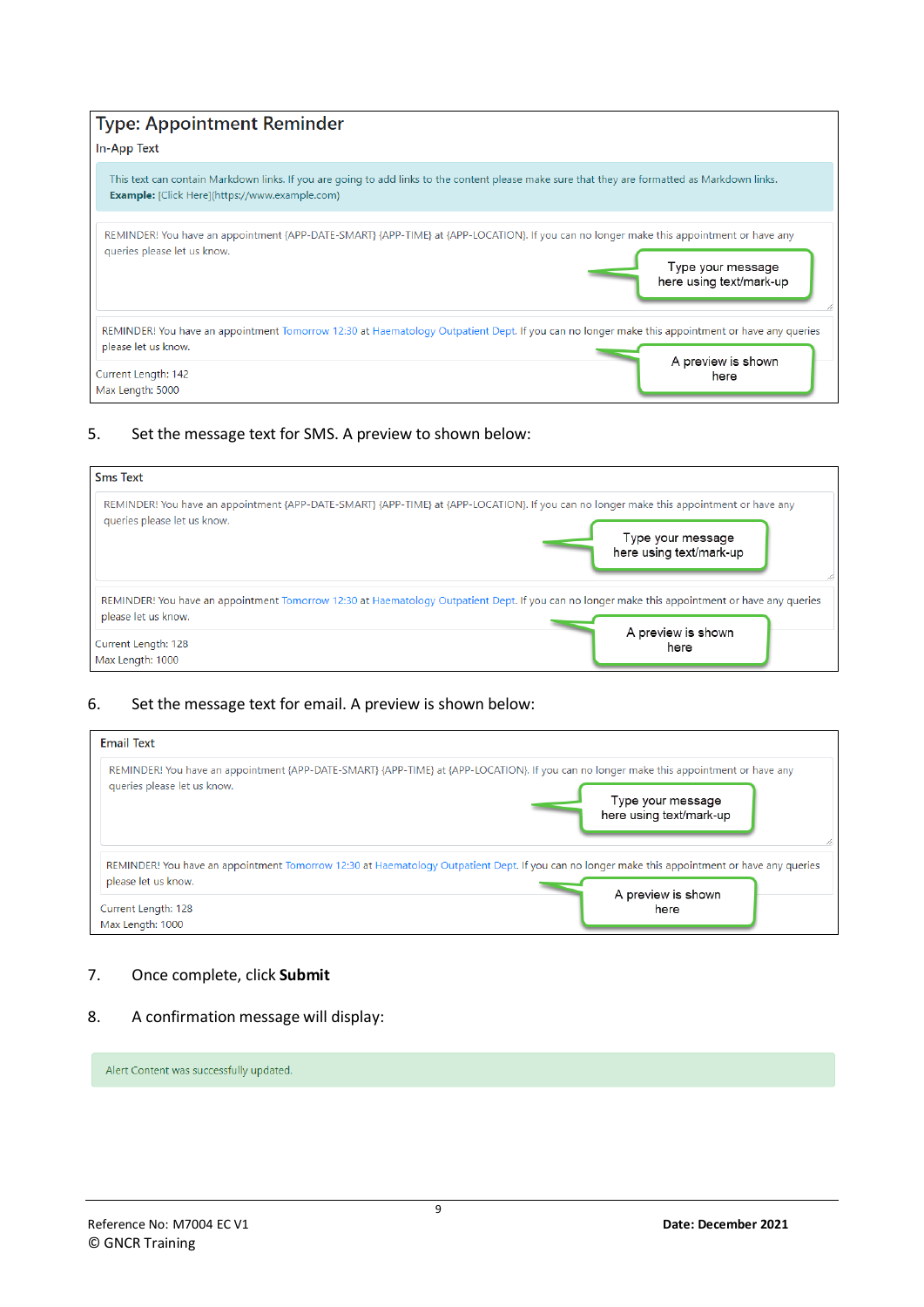

# <span id="page-9-0"></span>How to export messages

# **Scenario**

This guide explains how to utilise the Export functionality within the Messages section of the My GNCR Management Portal. Export is available for users with a 'Global' access role.

### **Export Messages**

#### 1. Select **'Messages'**

| PEP Management Portal Accounts ▼ Appointments Correspondence Messages Data ▼ Settings / Content ▼ |  |                                           | Emma Conroy ▼ |
|---------------------------------------------------------------------------------------------------|--|-------------------------------------------|---------------|
| <b>Dashboard</b>                                                                                  |  | Welcome to the Management Portal for PEP. |               |
|                                                                                                   |  |                                           |               |

2. Select **'Filters'**

|--|

- 3. Set the desired **Filter criteria**
- 4. Set the desired **Export Columns**
- 5. Click **'Export'**

| <b>Filters</b>        |      |              |                                  |              |                            | ㅅ                              |
|-----------------------|------|--------------|----------------------------------|--------------|----------------------------|--------------------------------|
| Ods Code              |      |              | Type                             |              | Sent                       |                                |
| Select                |      | $\checkmark$ | Select                           | $\checkmark$ | Select                     | $\checkmark$                   |
| <b>Created Date</b>   |      |              |                                  |              | 3                          |                                |
| After                 |      | dd/mm/yyyy   |                                  |              | Set filters as desired     | ⊞                              |
| <b>Before</b>         |      | dd/mm/yyyy   |                                  |              |                            | ⊞                              |
| <b>Export Columns</b> |      |              |                                  |              |                            | $5\overline{)}$                |
| $\blacksquare$ Type   | Sent |              | OdsCode                          | AddedDate    | Click Export<br>BodyString |                                |
|                       |      |              |                                  | 4            | <b>Export</b>              | <b>Reset Filters</b><br>Filter |
|                       |      |              | Set export columns as<br>desired |              |                            |                                |

6. File will be downloaded in .csv format:

| Downloads                            | $\cdots$ |
|--------------------------------------|----------|
| MessaageExport.csv<br>ቝ<br>Open file |          |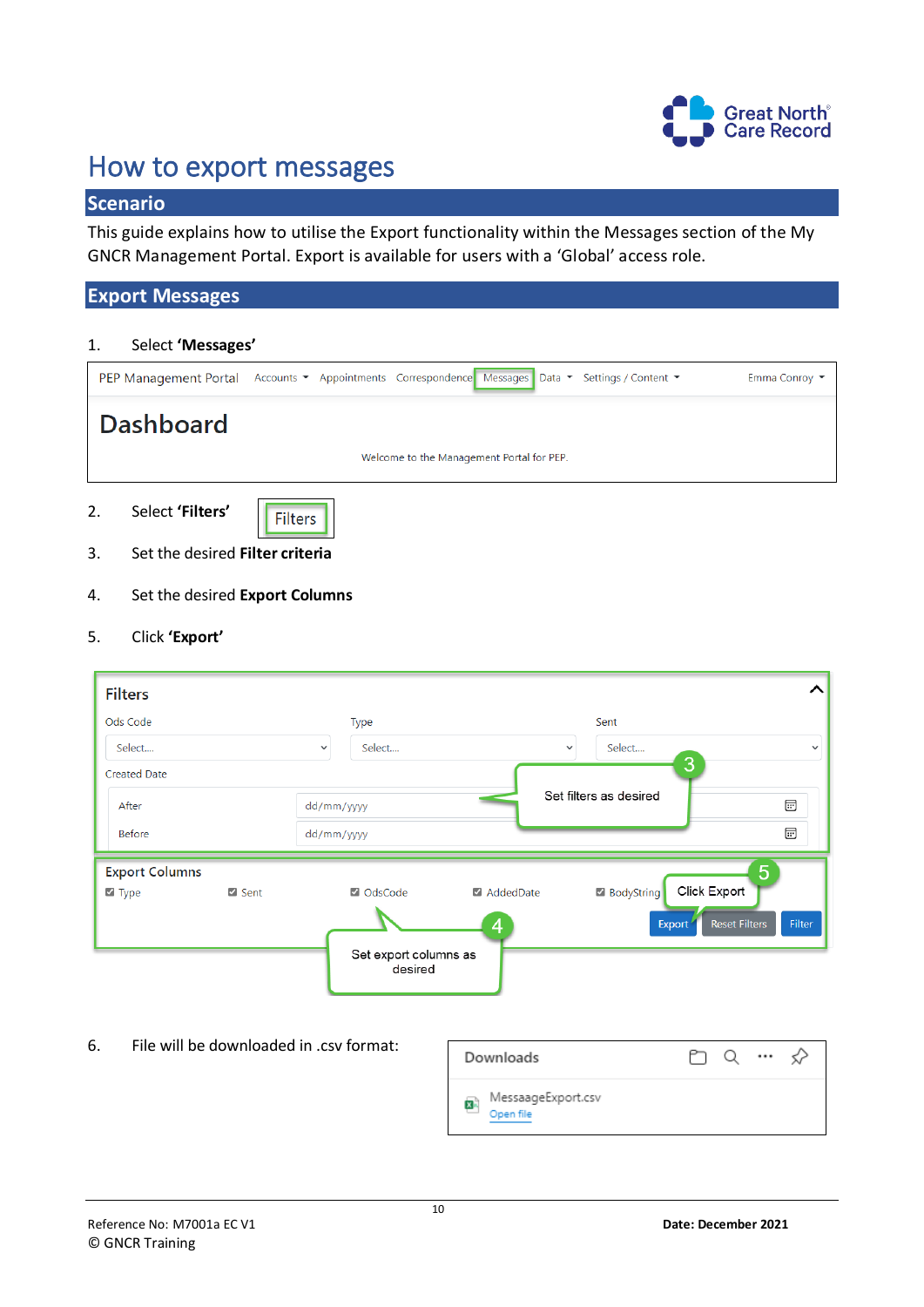

# <span id="page-10-0"></span>How to export patients

# **Scenario**

This guide explains how to utilise the Export functionality within the Patients section of the My GNCR Management Portal. Export is available for users with a 'Global' access role.

# **Export Patients**

- 1. Select 'Accounts' then 'Patients'
- 2. Select **'Filters'**





- 3. Set the desired **Filter criteria**
- 4. Set the desired **Export Columns**
- 5. Click **'Export'**

| <b>First Name</b>     |                                                               | Surname                          |                         | Ods Code                             |                                       |              |
|-----------------------|---------------------------------------------------------------|----------------------------------|-------------------------|--------------------------------------|---------------------------------------|--------------|
|                       |                                                               |                                  |                         | Select                               |                                       | $\checkmark$ |
| <b>Nhs Number</b>     |                                                               | <b>Accessed Count</b>            |                         | Date of Birth                        |                                       |              |
|                       |                                                               | 3                                |                         | After                                | dd/mm/yyyy                            | ⊞            |
|                       |                                                               | Set filters as desired           |                         | <b>Before</b>                        | dd/mm/yyyy                            | 同            |
| <b>First Accessed</b> |                                                               |                                  | <b>Last Accessed</b>    |                                      |                                       |              |
| After                 | dd/mm/yyyy                                                    | 同                                | After                   | dd/mm/yyyy                           |                                       | ⊞            |
| <b>Before</b>         | dd/mm/yyyy                                                    | 同                                | <b>Before</b>           | dd/mm/yyyy                           |                                       | 霝            |
| <b>Export Columns</b> |                                                               |                                  |                         |                                      |                                       |              |
| DateOfBirth           | GivenName                                                     | <b>Z</b> FamilyName              | MhsNumber               | <b>Z</b> OdsCode                     | <b>Z</b> Preference:                  | AllowCookies |
| Preference:           | Preference:<br>AllowInAppNotifications AllowTextNotifications | Preference                       | Prefe <sup>®</sup><br>4 | <b>Z</b> Preference:<br>Click Export | 5 Z FirstAccessed                     |              |
| V LastAccessed        | AccessedCount                                                 | Set export columns as<br>desired |                         | <b>Broadcast All</b>                 | <b>Reset Filters</b><br><b>Export</b> | Filter       |

6. The file will be downloaded in .csv format:

| Downloads                          | $\cdots$<br>少 |
|------------------------------------|---------------|
| PatientExport (1).csv<br>Open file |               |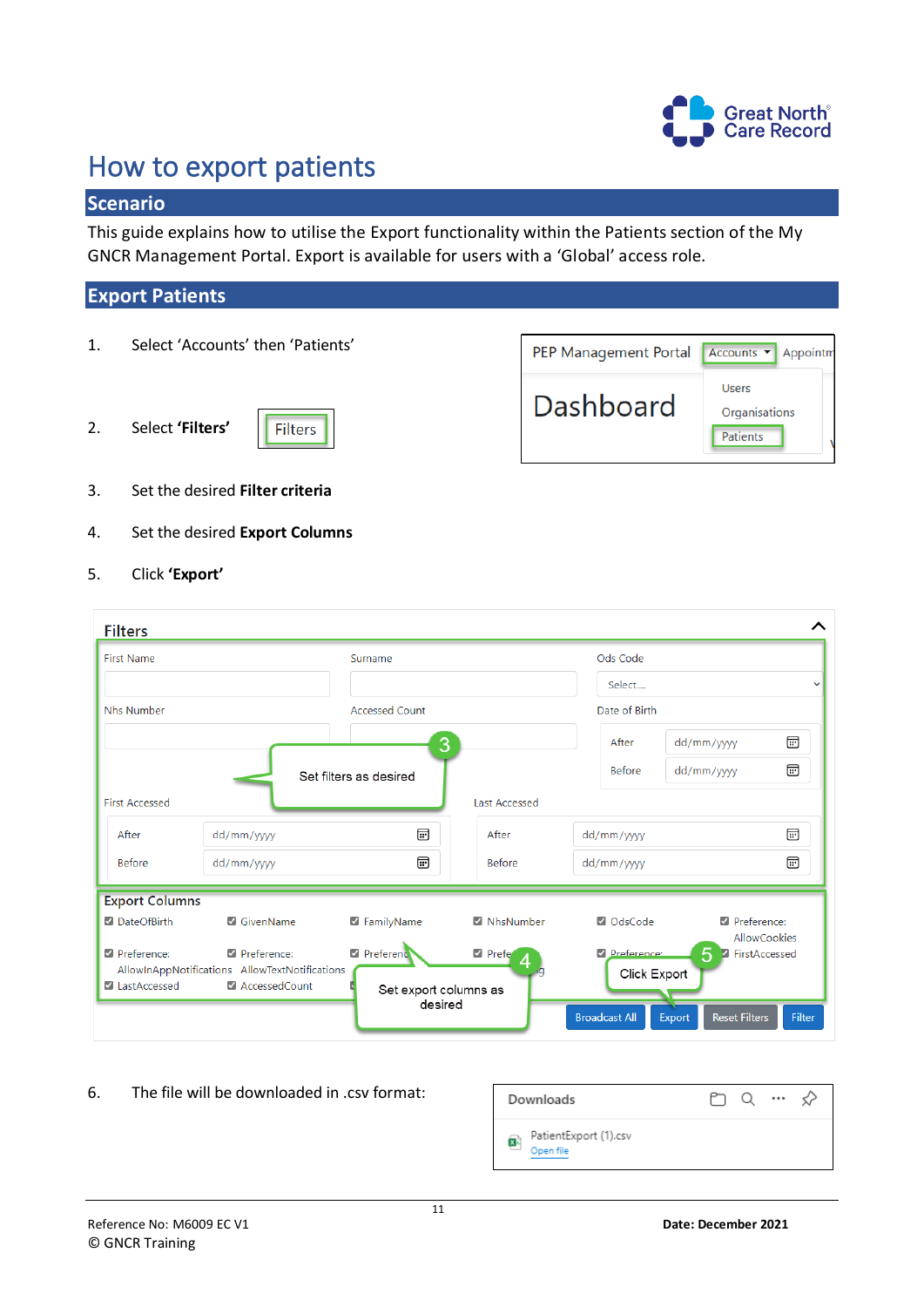

# <span id="page-11-0"></span>How to export appointments

# **Scenario**

This guide explains how to utilise export functionality within the Appointments section of the My GNCR Management portal. Export is available for user with a 'Global' role.

# **Export Appointments**

| 1.             | Select the 'Appointments' menu | Accounts ▼ Appointments Correspondence Messages |
|----------------|--------------------------------|-------------------------------------------------|
| 2.             | Select 'Filters'               |                                                 |
| <b>Filters</b> |                                |                                                 |

3. Set the desired **Filter criteria** (Multiple criteria can be entered, e.g. a date range and a NHS Department).

#### 4. Set the desired **Export Columns**

5. Click **'Export'**

| <b>Filters</b>                                                                                                                                                           |                                                                                                         |                                                                                                                                                                                           |                                                                                                   |                                                                                                                                                                          |                                                                                                                                     |  |  |
|--------------------------------------------------------------------------------------------------------------------------------------------------------------------------|---------------------------------------------------------------------------------------------------------|-------------------------------------------------------------------------------------------------------------------------------------------------------------------------------------------|---------------------------------------------------------------------------------------------------|--------------------------------------------------------------------------------------------------------------------------------------------------------------------------|-------------------------------------------------------------------------------------------------------------------------------------|--|--|
| Date Range                                                                                                                                                               |                                                                                                         | Site                                                                                                                                                                                      |                                                                                                   | <b>NHS Department</b>                                                                                                                                                    |                                                                                                                                     |  |  |
| After                                                                                                                                                                    | 同<br>dd/mm/yyyy                                                                                         | Select                                                                                                                                                                                    | $\checkmark$                                                                                      | Select                                                                                                                                                                   | $\checkmark$                                                                                                                        |  |  |
| <b>Before</b><br>dd/mm/yyyy                                                                                                                                              | 同                                                                                                       |                                                                                                                                                                                           | 3                                                                                                 |                                                                                                                                                                          |                                                                                                                                     |  |  |
| <b>Clinical Service</b><br>Select                                                                                                                                        | Set filters as desired<br>$\checkmark$                                                                  |                                                                                                                                                                                           |                                                                                                   |                                                                                                                                                                          |                                                                                                                                     |  |  |
| <b>Export Columns</b><br><b>Z</b> Date<br>ReasonForCancel<br><b>Z</b> Patient:<br>GivenName<br>AppointmentType:<br>Department: Code<br><b>Z</b> Location: Site:<br>Label | <b>Z</b> Duration<br>ReasonForChange<br>Patient:<br>FamilyName<br>AppointmentType:<br>Department: Label | $\blacksquare$ EncounterType<br>$\blacksquare$ Rsvp<br><b>Z</b> Patient:<br><b>DateOfBirth</b><br>AppointmentType:<br>Department:<br>Speciality sitle<br>Set export columns as<br>desired | Acknowledgement<br>$\blacksquare$ Status<br><b>Z</b> Patient:<br>NhsNumber<br>Location: Code<br>4 | OrganisationId<br>SupplementaryStatus<br>AppointmentType:<br>Code<br><b>Z</b> Location: Label<br>$\overline{5}$<br>Click Export<br><b>Broadcast All</b><br><b>Export</b> | OriginatorRef<br>AddedDate<br>AppointmentType:<br>ServiceName<br><b>Z</b> Location: Site:<br>Code<br><b>Reset Filters</b><br>Filter |  |  |

6. The file will be downloaded in the .csv format:

| Downloads                                   | $\cdots$<br>╯ |
|---------------------------------------------|---------------|
| AppointmentExport (4).csv<br>Ø<br>Open file |               |